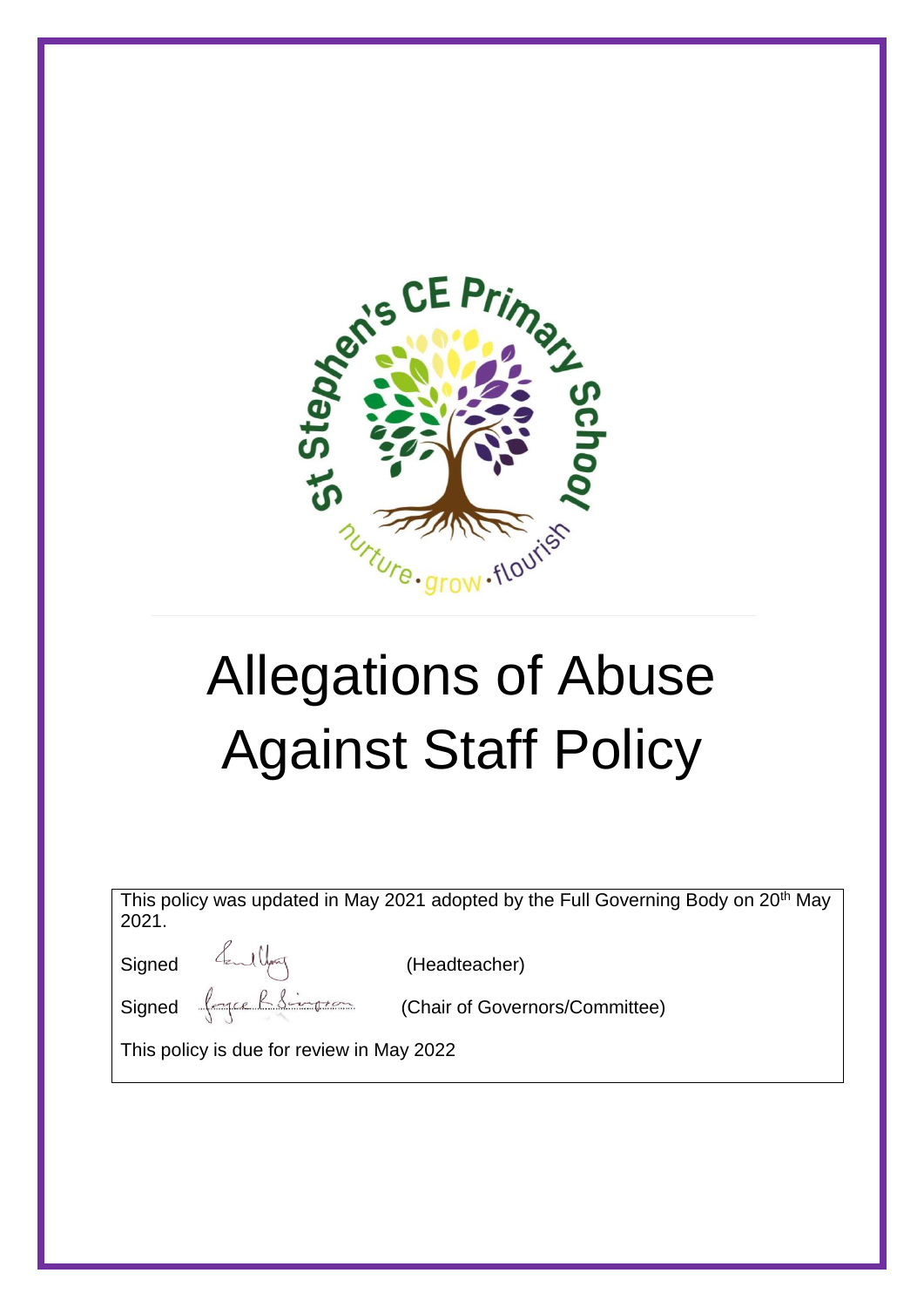# **Contents:**

[Statement of intent](#page-2-0)

- 1. [Legal framework](#page-3-0)
- 2. [Definitions](#page-3-1)
- 3. [Initial allegation made to the school](#page-5-0)
- 4. [Initial consideration](#page-6-0)
- 5. [Action following initial consideration](#page-6-1)
- 6. [Cases where a crime may have been committed](#page-7-0)
- 7. [Allegations which are likely to necessitate an immediate referral to children's](#page-8-0)  [social care services or the police](#page-8-0)
- 8. [Suspension](#page-9-0)
- 9. [Strategy meeting](#page-10-0)
- 10. [Attendance](#page-11-0)
- 11. [Communication following the strategy meeting](#page-11-1)
- 12. [Monitoring progress](#page-11-2)
- 13. [Referral to DBS](#page-12-0)
- 14. [Keeping records](#page-12-1)
- 15. [Confidentiality](#page-12-2)
- 16. False [and unsubstantiated](#page-13-0) allegations
- 17. [Learning lessons](#page-14-0)
- 18. [Information sharing](#page-14-1)
- 19. [Resignations and 'compromise or settlement agreements'](#page-14-2)
- 20. [Supporting those involved](#page-15-0)
- 21. [Monitoring and review](#page-16-0)

#### **Appendix**

Appendix 1 – [Information Guide for Employees Facing Allegations](#page-17-0)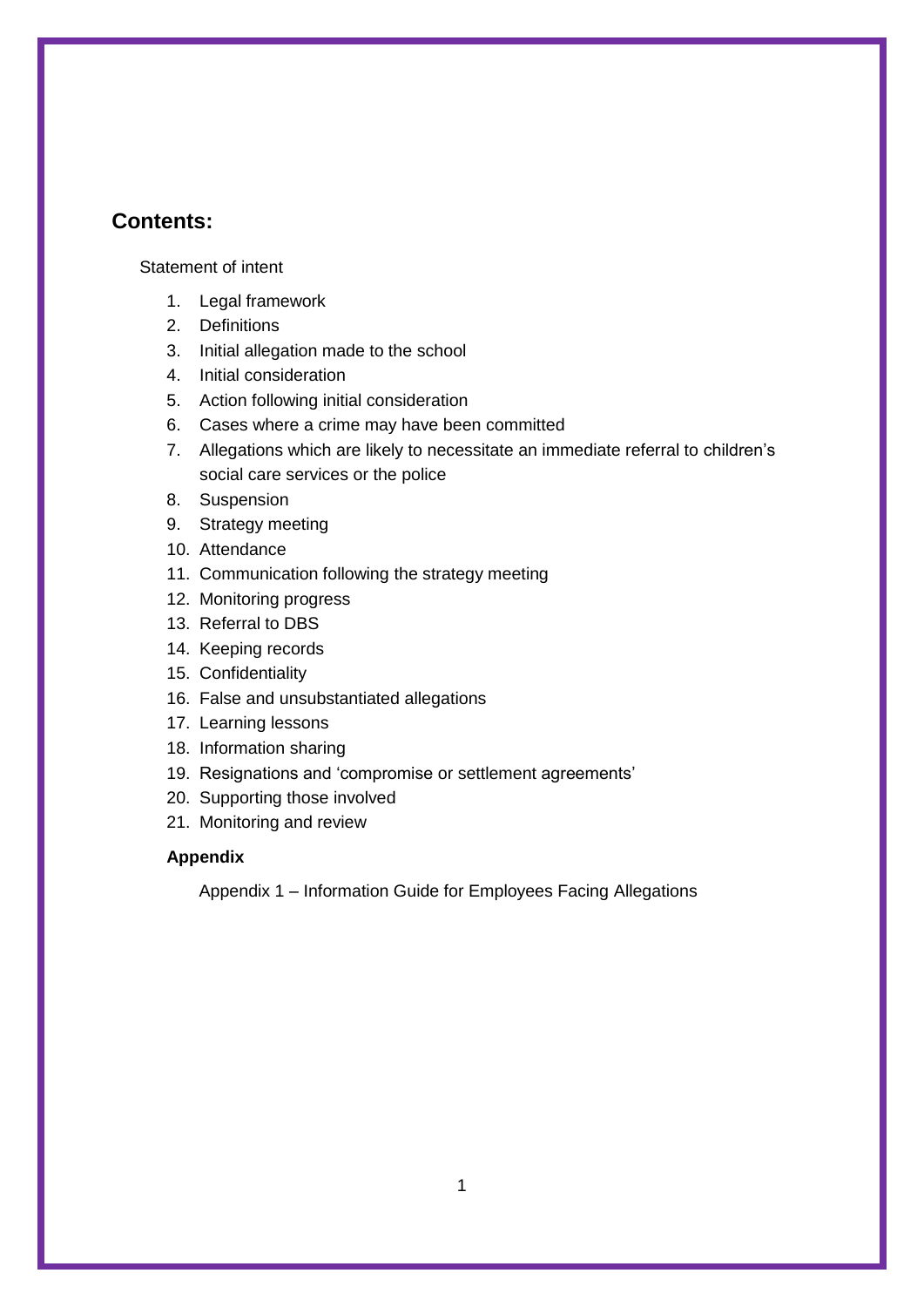# <span id="page-2-0"></span>**Statement of intent**

St Stephen's CE Primary School takes its responsibility of care for pupils seriously. We will thoroughly investigate allegations of abuse against staff – this will be done in a fair way that does not prejudice either the pupil or the member of staff. Any investigation of an allegation of abuse will be made in line with this policy and we will provide both the accuser and accused with the support they require during the investigation.

The stipulations within this policy apply to all staff and volunteers currently working in school, irrelevant of whether the school is the location of the abuse. Allegations against a teacher who is no longer teaching will be referred to the police, along with any historical allegations.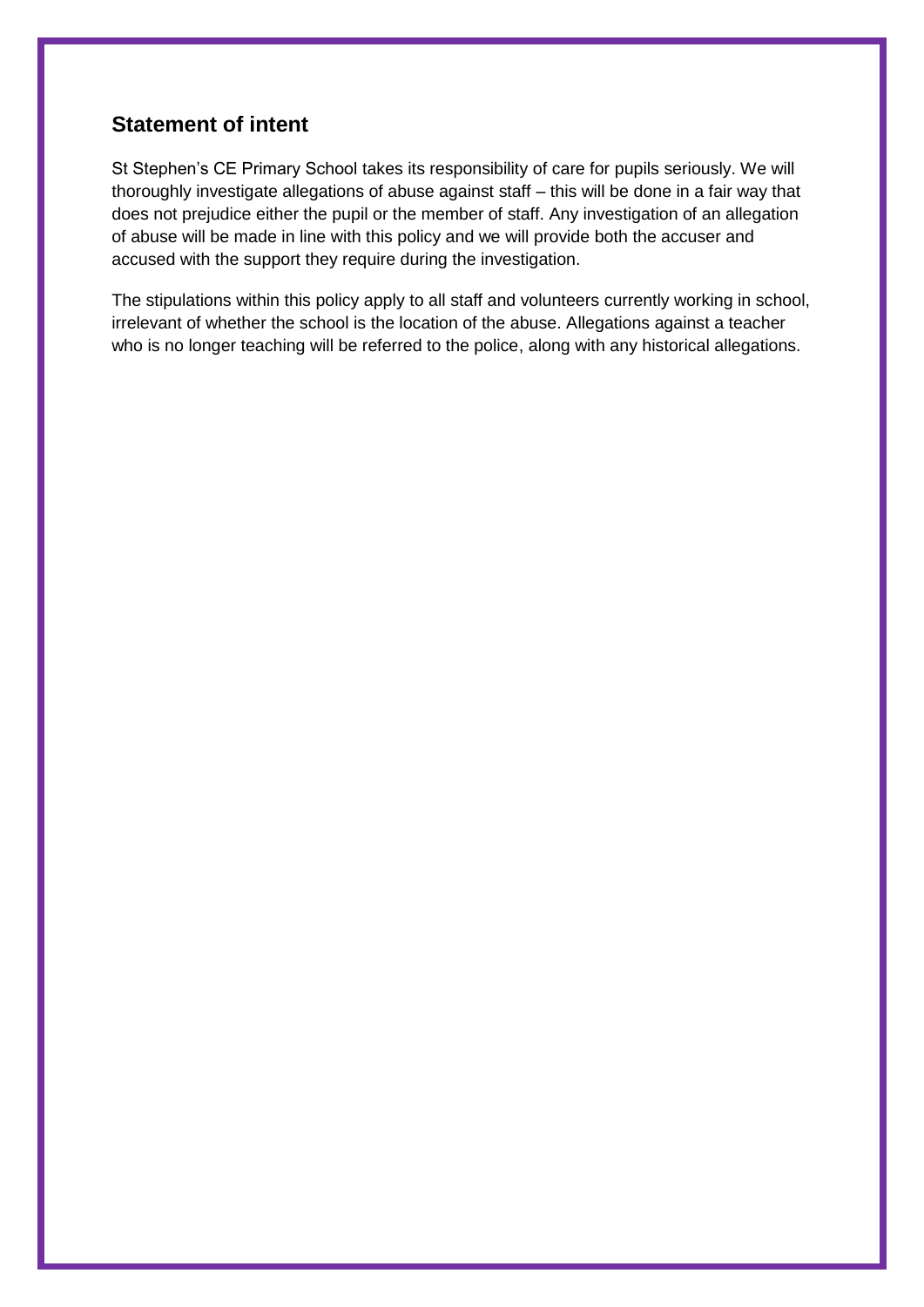# <span id="page-3-0"></span>**1. Legal framework**

- This policy has due regard to legislation and statutory guidance including, but not limited to, the following:
	- The Children Act 1989
	- The Education Act 2002
	- The Children Act 2004
	- The Data Protection Act 2018
	- The General Data Protection Regulation (UK GDPR)
	- DfE 'Keeping children safe in education 2020'
	- DfE (2018) 'Working Together to Safeguard Children'
- This policy should be followed in conjunction with the following school policies and procedures:
	- Child Protection and Safeguarding Policy
	- Behaviours Policy
	- Disciplinary Policy and Procedure
	- Whistleblowing Policy

## <span id="page-3-1"></span>**2. Definitions**

**Significant harm:** This is the threshold where compulsory social care intervention must take place – this was introduced by the Children Act 1989. Harm includes not only ill-treatment (including sexual abuse and non-physical forms of ill treatment), but also the impairment of physical or mental health and the impairment of physical, emotional, social or behaviour development.

**Abuse:** Abuse can be either physical, sexual, emotional harm, or a form of neglect. The definitions of different types of abuse are below:

- **Abuse:** A form of maltreatment of a child. Somebody may abuse or neglect a child by inflicting harm, or by failing to act to prevent harm. They may be abused by an adult or adults or another child or children.
- **Physical abuse:** A form of abuse which may involve hitting, shaking, throwing, poisoning, burning or scalding, drowning, suffocating, or otherwise causing physical harm to a child. Physical harm may also be caused when a parent fabricates the symptoms of, or deliberately induces, illness in a child.
- **Emotional abuse:** The persistent emotional maltreatment of a child such as to cause severe and adverse effects on the child's emotional development. It may involve conveying to a child that they are worthless, unloved, inadequate, or valued only insofar as they meet the needs of another person. It may include not giving the child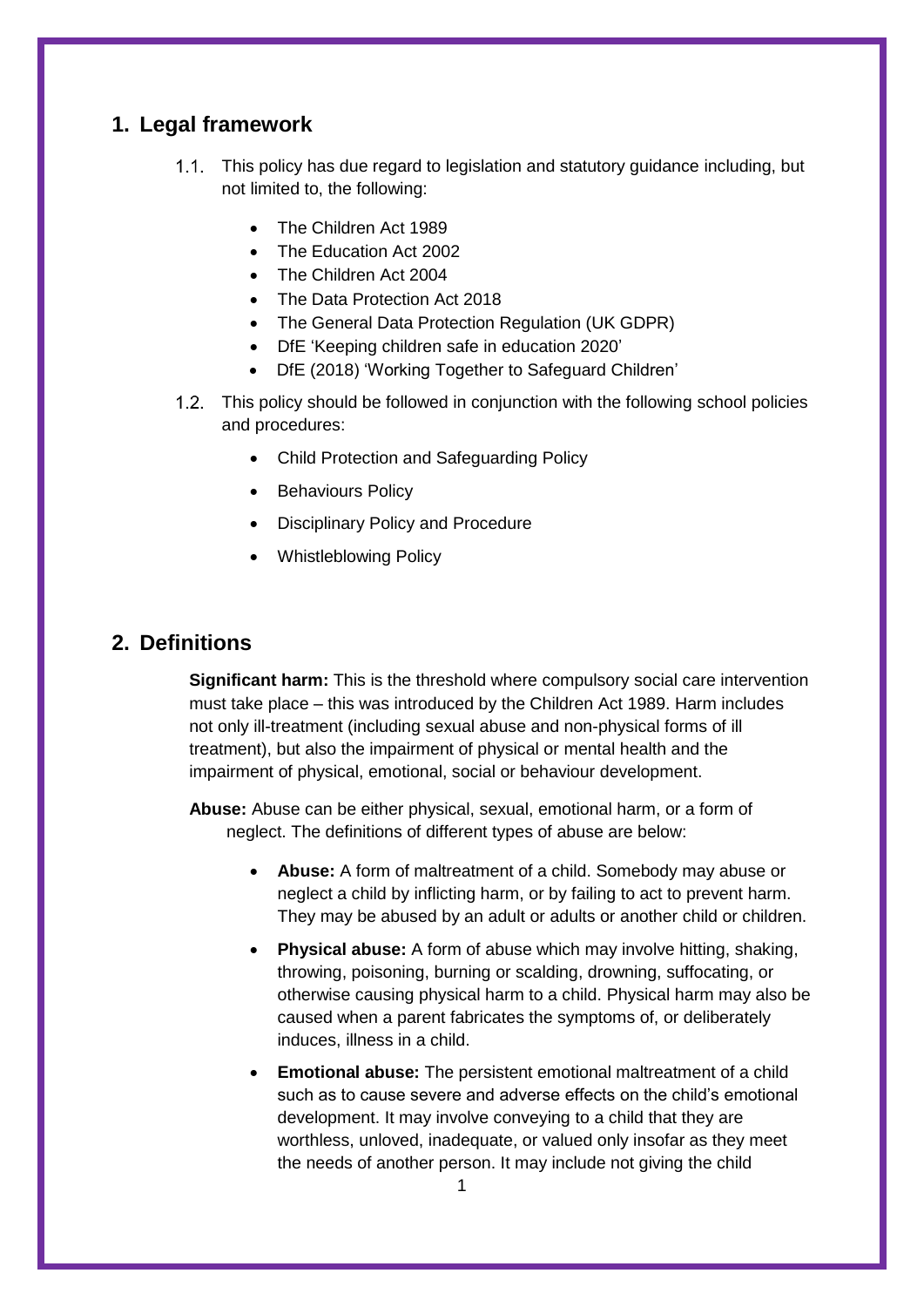opportunities to express their views, deliberately silencing them or 'making fun' of what they say or how they communicate. It may feature age or developmentally inappropriate expectations being imposed on children. These may include interactions that are beyond a child's developmental capability as well as overprotection and limitation of exploration and learning, or preventing the child participating in normal social interaction. It may involve seeing or hearing the ill-treatment of another. It may involve serious bullying (including cyber bullying), causing children frequently to feel frightened or in danger, or the exploitation or corruption of children. Some level of emotional abuse is involved in all types of maltreatment of a child, although it may occur alone.

- **Sexual abuse:** Involves forcing or enticing a child or young person to take part in sexual activities, not necessarily involving a high level of violence, whether or not the child is aware of what is happening. The activities may involve physical contact, including assault by penetration (for example rape or oral sex) or non-penetrative acts such as masturbation, kissing, and rubbing and touching the outside of clothing. They may also include non-contact activities, such as involving children in looking at, or the production of, sexual images, watching sexual activities, encouraging children to behave in sexually inappropriate ways, or grooming a child in preparation for abuse (including via the internet). Sexual abuse is not solely perpetrated by adult males. Women can also commit acts of sexual abuse, as can other children.
- **Neglect:** The persistent failure to meet a child's basic physical and/or psychological needs, likely to result in the serious impairment of the child's health or development. Neglect may occur during pregnancy as a result of maternal substance abuse. Once a child is born, neglect may involve a parent or carer failing to: provide adequate food, clothing and shelter (including exclusion from home or abandonment); protect a child from physical and emotional harm or danger; ensure adequate supervision (including the use of inadequate care-givers); or ensure access to appropriate medical care or treatment. It may also include neglect of, or unresponsiveness to, a child's basic emotional needs.
- **Position of trust:** Those working with children and young people should understand that they are in positions of power and trust in relation to these groups. There is potential for exploitation and harm to children and young people, and employees have a responsibility to ensure that an unequal balance of power is not used for personal advantage or gratification. Employees should always maintain professional boundaries and avoid behaviour which might be misinterpreted by others.
- $2.2.$ The following definitions will be used when determining the outcome of allegation investigations: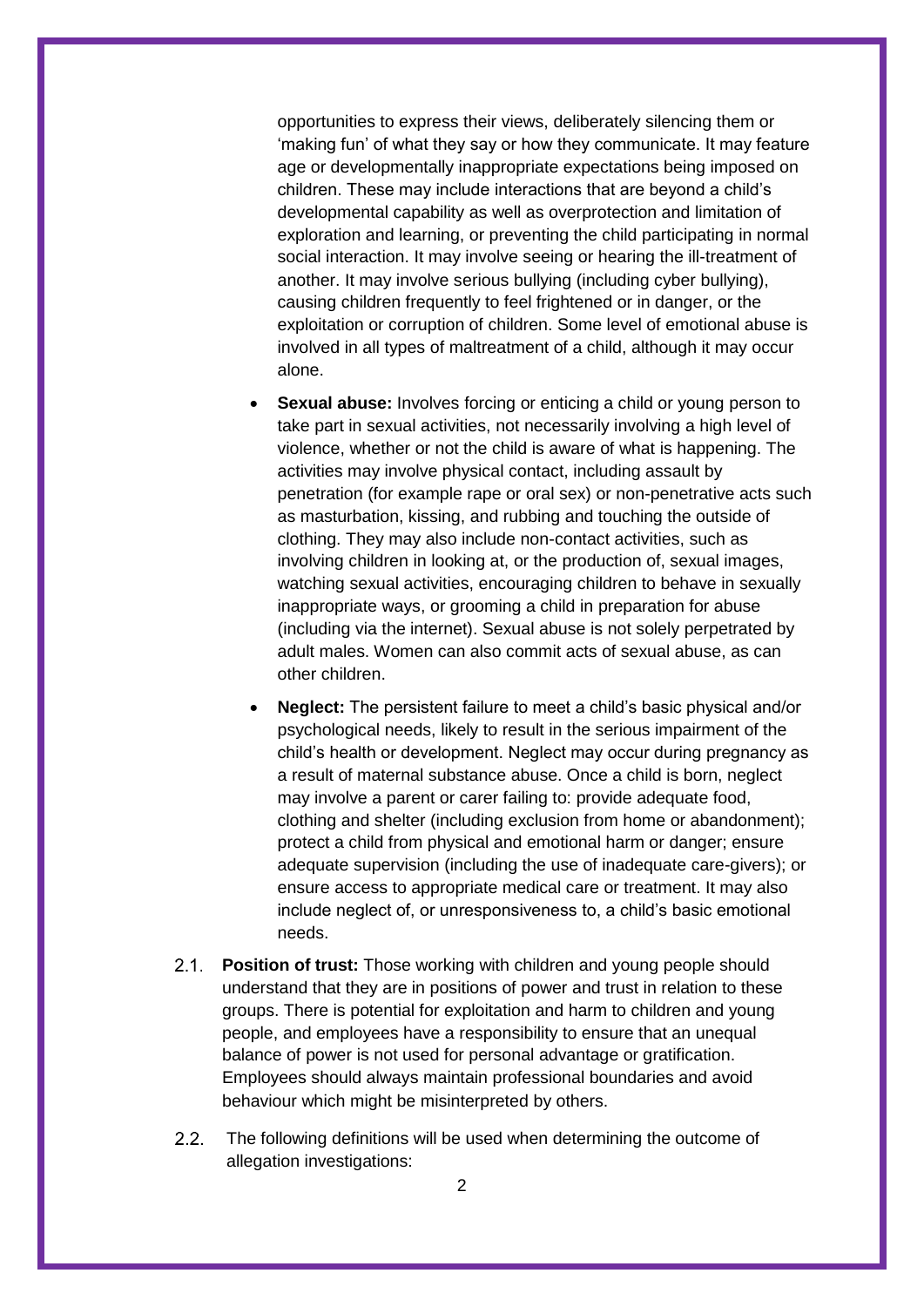- **Substantiated:** there is sufficient evidence to prove the allegation
- **Malicious:** there is sufficient evidence to disprove the allegation and there has been a deliberate act to deceive
- **False:** the is sufficient evidence to disprove the allegation
- **Unsubstantiated:** there is insufficient evidence to either prove or disprove the allegation. The term, therefore, does not imply guilt or innocence
- **Unfounded:** to reflect cases where there is no evidence or proper basis which supports the allegation being made
- $2.3.$ **Publication:** Any speech, writing, relevant programme or other communication in whatever form, which is addressed to the public at large or any section of the public.

## <span id="page-5-0"></span>**3. Initial allegation made to the school**

- 3.1. For the purpose of this policy, '**allegation**' refers to where a member of staff is accused of abusing a pupil.
- 3.2. The headteacher, or the chair of governors if an allegation is made against the headteacher, will be the '**case manager'**. They will be responsible for deciding with the designated officer the course of action of each allegation.
- 3.3. Any allegation of abuse will be reported to the designated officer. Should the initial allegation first be made to any other member of staff, then that member of staff will either request the person raising the allegation to report it to the case manager or, if that is not possible, pass details of the allegation to the designated officer immediately.
- 3.4. Should the allegation be made against the headteacher, it will be brought to the attention of the chair of governors immediately.
- 3.5. Allegations should be reported to the designated officer immediately if a staff member or volunteer has:
	- Behaved in a way that has harmed a child, or may have harmed a child.
	- Possibly committed a criminal offence against or related to a child.
	- Behaved towards a child or children in a way that indicates that they pose or may pose a risk to children.
- $3.6.$ Where the allegation is extremely serious, e.g. where a pupil's life may be in danger, immediate intervention by the police or children's social care services will be required.
- $3.7.$ Allegations will be investigated in a fair and consistent way that provides effective protection for the child and, at the same time, supports the staff member or volunteer who is the subject of the allegation.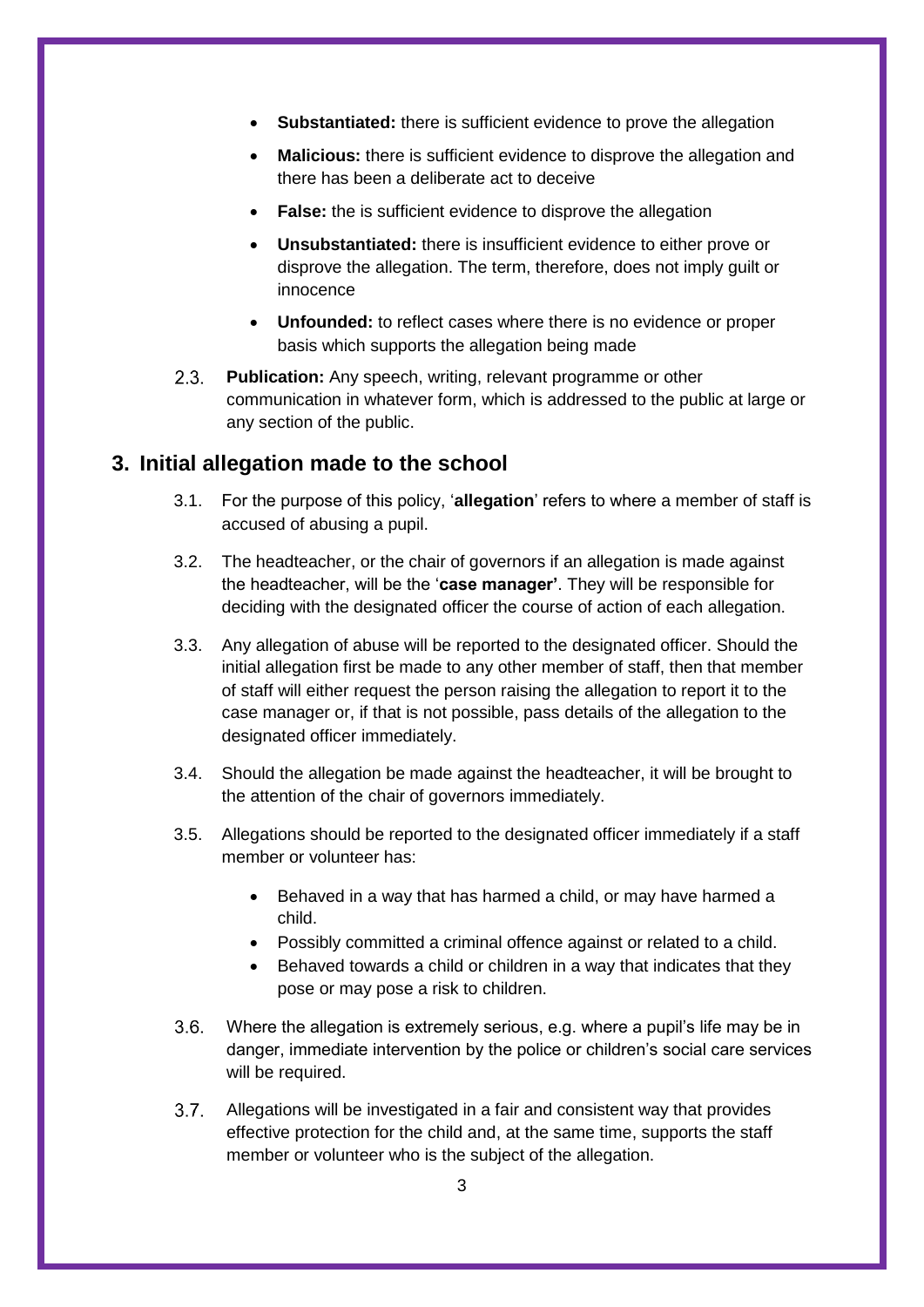# <span id="page-6-0"></span>**4. Initial consideration**

- 4.1. The case manager will discuss the allegation with the designated officer, providing details of the allegation and the circumstances in which it was made. The discussion will also consider whether there is evidence or information that establishes whether the allegation is false or unfounded.
- 4.2. The case manager and designated officer will take into account the right of staff to use reasonable force when dealing with instances of physical contact, such as disruptive behaviour, when considering allegations.
- 4.3. Where there is no likely involvement of the police or child social care services, the case manager will inform the accused person about the allegation as soon as possible after consulting with the designated officer – as much information as possible will be shared with the accused.
- 4.4. Where there is involvement of the police or child social care services, or a strategy discussion is required, the case manager will consult with them before disclosing any information with the accused.
- 4.5. If the allegation **is not** clearly false and there is cause to suspect that a child is suffering, or is likely to suffer, significant harm, the designated officer will immediately refer it to LA children's social care or police and ask for a strategy discussion, in accordance with 'Working Together to Safeguard Children', to be convened straight away. In those circumstances, the strategy discussion will include the designated officer and the case manager.
- 4.6. If there is not cause to suspect that 'significant harm' is an issue, but a criminal offence might have been committed, the designated officer will immediately inform the police and convene a similar discussion to decide whether a police investigation is needed. That discussion will also involve the school and any other agencies involved with the child.
- 4.7. If the initial sharing of information and evaluation leads to no further action being taken, the decision and justification for it will be recorded by both the case manager and the designated officer. An agreement on what information should be put in writing to the individuals concerned and any follow-up actions will also be reached.

# <span id="page-6-1"></span>**5. Action following initial consideration**

- 5.1. All allegations will be investigated without delay and they will be resolved as quickly as possible.
- $5.2.$ Where the case manager and designated officer decides that the allegation does not involve a possible criminal offence, the designated officer will deal with it.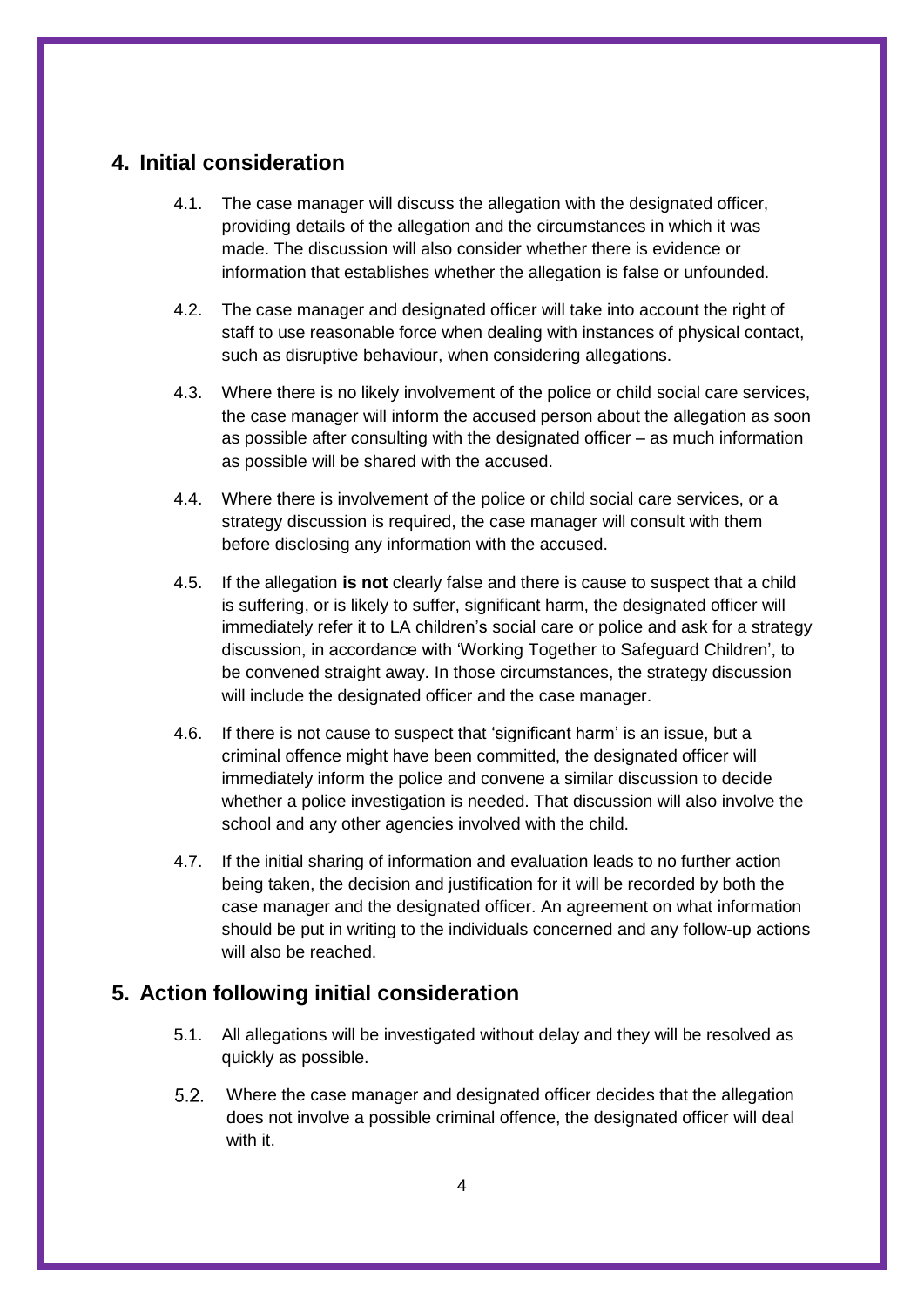- 5.3. If the nature of the allegation does not require formal disciplinary action, the case manager will institute appropriate action within **three working days**.
- 5.4. If a disciplinary hearing is required and can be held without further investigation, the hearing will be held within **15 working days**.
- 5.5. Where further investigation is required, the case manager and designated officer will discuss who will undertake the investigation and how it will be conducted.
- 5.6. The investigating officer aims to provide a report to the case manager within **10** working days.
- 5.7. On receipt of the report of the investigation, the case manager will consult the designated officer and decide whether a disciplinary hearing is needed within **two** working days. If a hearing is needed, it will be held within **15 working days**.
- 5.8. The designated officer will take on board any recommendations made by children's social care services or the police with regard to any disciplinary action required.
- 5.9. The school aims to resolve 80 percent of cases within one month of receiving the allegation, 90 percent within three months, and all but the most exceptional cases within 12 months.
- 5.10. The designated officer will continue to liaise with the school to monitor progress of the case and provide advice or support when required or requested.
- 5.11. The school will not consider suspension as a default position: the case manager and designated officer will attempt to find alternative outcomes for the accused before they are suspended. Outcomes may include:
	- Redeploying the member of staff within the school to avoid direct contact with the pupil.
	- Providing an assistant to be present when the individual has contact with pupils.
	- Redeploying the individual to alternative work so they do not have unsupervised access to pupils.
	- Moving the pupil to different classes so that they do not come into contact with the accused member of staff, making it clear that this is not a punishment.
	- Temporarily redeploying the accused to another role in a different location.

## <span id="page-7-0"></span>**6. Cases where crimes may have been committed**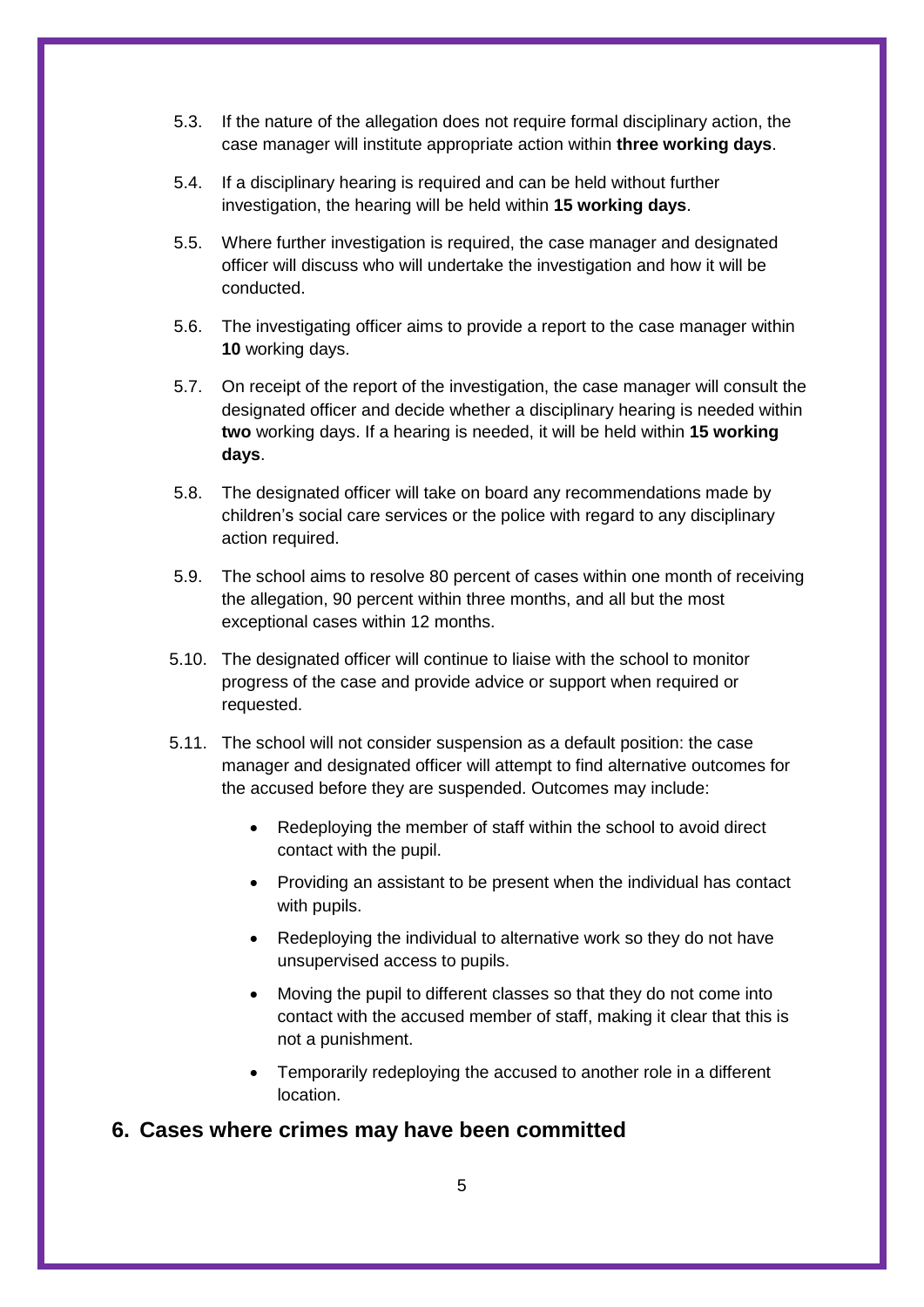- 6.1. If there is no cause to suspect that significant harm is an issue, but a criminal offence might have been committed, the designated officer will immediately inform the police and convene a similar discussion to decide whether a police investigation is needed. That discussion will also involve the school.
- 6.2. Where the involvement of children's social care services is not required, as the pupil is not assessed to be at risk of significant harm, but a police investigation continues, the designated officer will agree with the police, the school and any other agency involved with the child, the nature of the allegation and how this must be addressed.
- 6.3. This joint evaluation discussion must take place within one working day of the referral and must consider how to progress enquiries, e.g. a criminal process parallel with a disciplinary process, or whether disciplinary action needs to be suspended until police enquiries/prosecution are completed.
- 6.4. These investigations must be reviewed by the police no later than four weeks after the joint evaluation discussion has concluded and, thereafter, at fortnightly or monthly intervals, depending on the complexity of the case.
- 6.5. If the police and/or the Crown Prosecution Service (CPS) decide not to charge the individual with an offence, decide to administer a caution, or the person is acquitted by a court, the police will pass all information they have which may be relevant to a disciplinary case to the school without delay. In those circumstances, the case manager will deal with the case in consultation with the designated officer.
- 6.6. If the person is convicted of an offence, the police will also inform the employer straight away so that the appropriate action can be taken.

# <span id="page-8-0"></span>**7. Allegations which are likely to necessitate an immediate referral to children's social care services or the police**

- 7.1. The following situations will require immediate referral to children's social care services or the police:
	- Where the pupil has suffered, is suffering, or is likely to suffer significant or serious harm
	- Where the pupil alleges that a criminal offence has been committed
	- Any allegation of a sexual nature
- 7.2. The case manager is aware that some other complaints may also be regarded as child protection issues and, therefore, each complaint will be carefully considered in consultation with the designated officer before taking any action.
- 7.3. Where allegations of the above are referred to children's social care services, subsequent action will be in accordance with local safeguarding arrangements.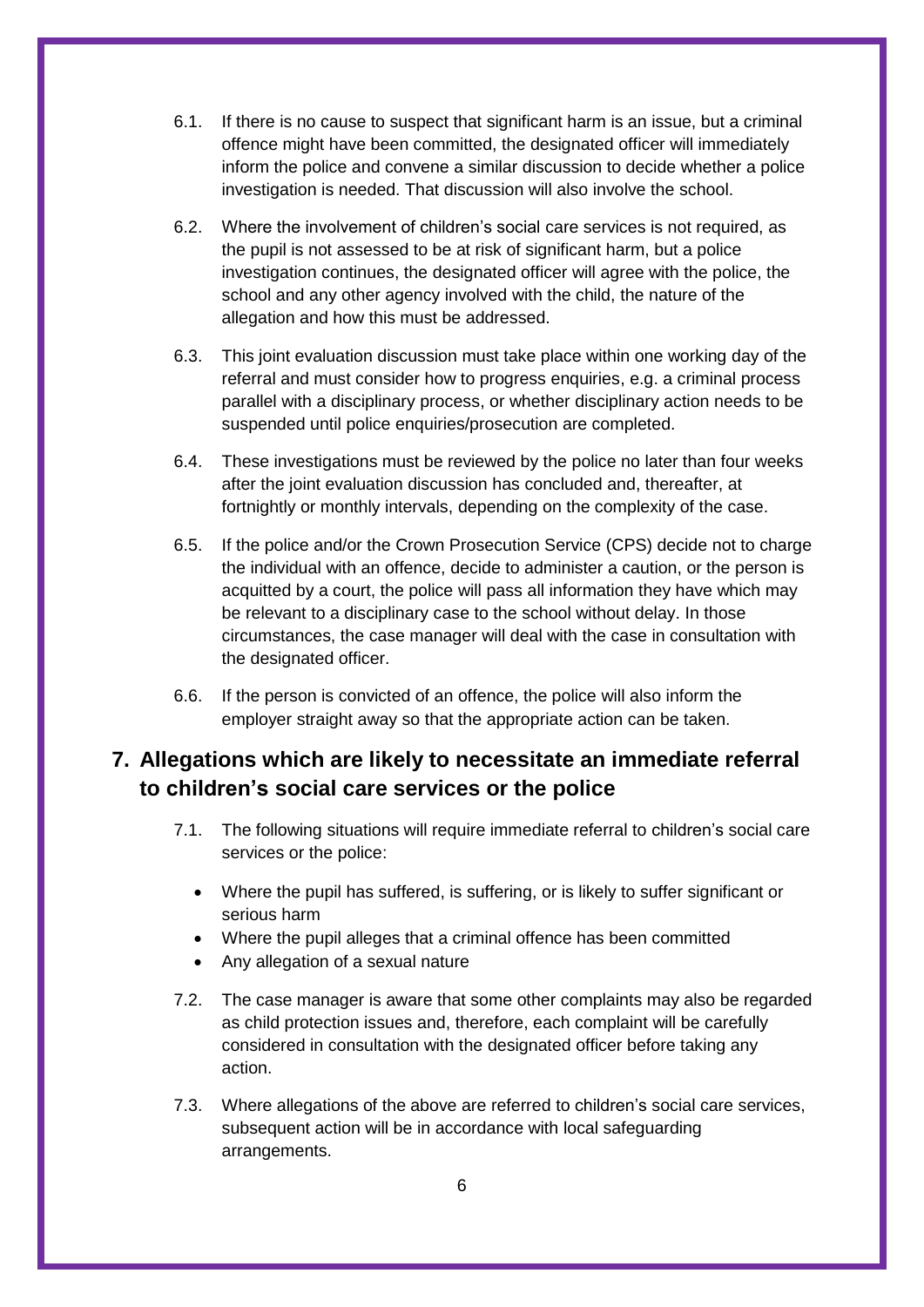## <span id="page-9-0"></span>**8. Suspension**

- 8.1. The possible risk of harm to children posed by an accused person needs to be effectively evaluated and managed in respect of the child(ren) involved in the allegations. In some cases, that will require the school to consider suspending the person until the case is resolved.
- 8.2. Suspension is not an automatic response when an allegation is reported. If the school is concerned about the welfare of other children in the community or the staff member's family, those concerns will be reported to the designated officer or police, but suspension is highly unlikely to be justified based on such concerns alone.
- 8.3. Suspension will only be considered in a case where there is cause to suspect a child or other children at the school is or are at risk of harm, or the allegation warrants investigation by the police, or is so serious that it might be grounds for dismissal; however, a person will not be suspended automatically, or without careful thought being given to the particular circumstances of the case.
- 8.4. The school will consider carefully whether the circumstances of the case warrant a person being suspended from contact with children at the school until the allegation is resolved, and may wish to seek advice from the personnel adviser.
- 8.5. The school will also consider whether the result that would be achieved by suspension could be obtained by alternative arrangements. For example, redeployment so that the individual does not have direct contact with the child concerned, or providing an assistant to be present when the individual has contact with children. This allows time for an informed decision regarding the suspension and possibly reducing the initial impact of the allegation. This will, however, depend upon the nature of the allegation.
- 8.6. The school will consider the potential permanent professional reputational damage to members of staff that can result from suspension where an allegation is later found to be unsubstantiated, unfounded or maliciously intended.
- 8.7. Where it has been deemed appropriate to suspend the person, written confirmation will be dispatched within one working day, giving the reasons for the suspension. The person will be informed at that point who their named contact is within the school and provided with their contact details.
- 8.8. Children's social care services or the police cannot require the school to suspend a member of staff or a volunteer, although the school will give appropriate weight to their advice.
- 8.9. The power to suspend is vested in the headteacher or the governing body, who are the employers of staff at the school.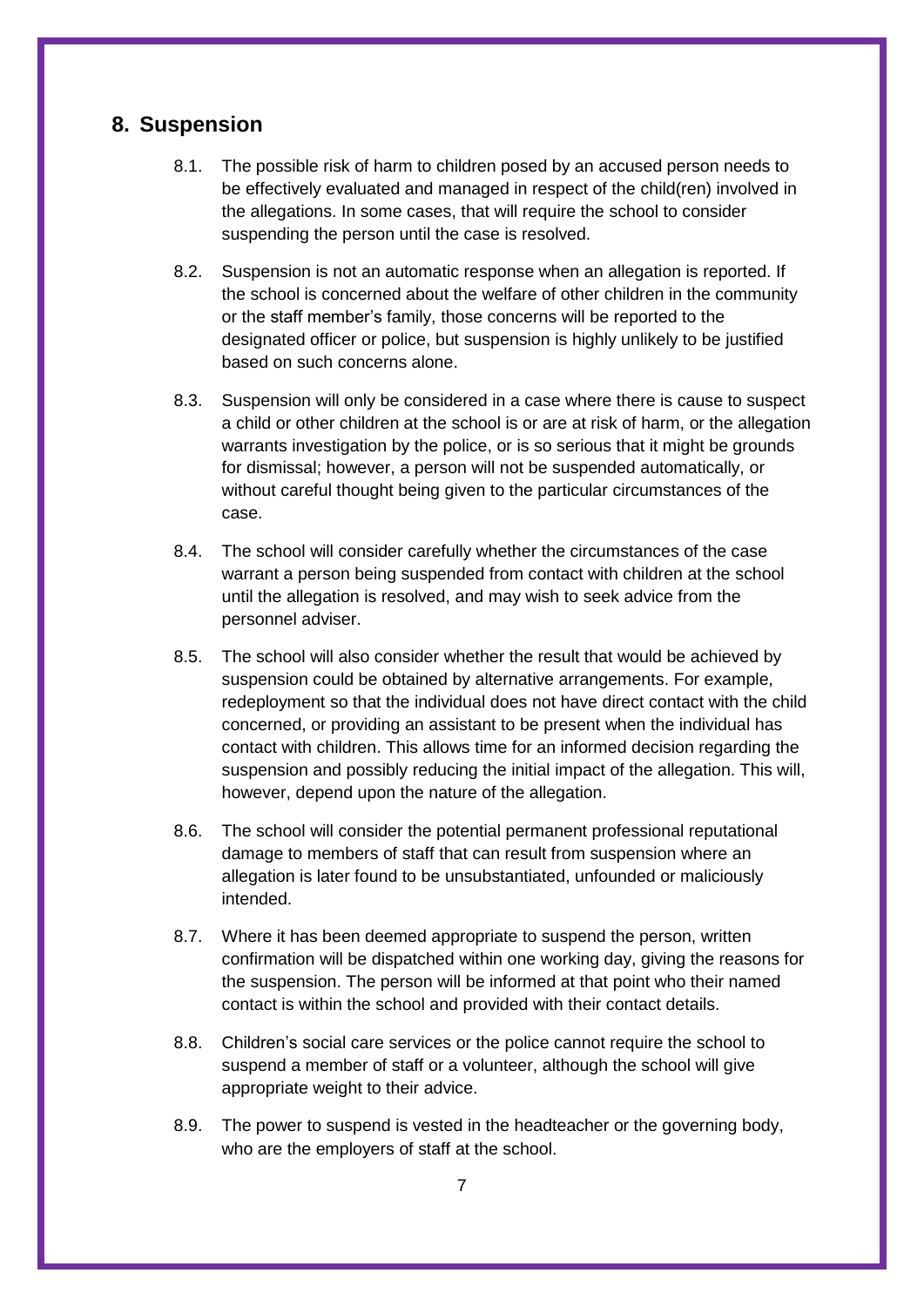- 8.10. In certain circumstances, where a strategy discussion or initial evaluation concludes that there should be enquiries by children's social care services and/or an investigation by the police, the designated officer will canvass police and children's social care services for views about whether the accused member of staff needs to be suspended from contact with children to inform the school's consideration of suspension.
- 8.11. A risk assessment is carried out for each individual case to determine whether the member of staff should be suspended. The assessment takes into account the context of the allegation, background information in relation to the member of staff, and any outcome following the strategy meeting. It also takes into account whether a temporary transfer or period of paid leave is appropriate as an alternative to suspension. The assessment is recorded, and a copy kept on file.

## <span id="page-10-0"></span>**9. Strategy meeting**

- 9.1. A strategy meeting will be convened within one working day of the referral being made and chaired by the child protection and review unit.
- 9.2. The designated officer and all relevant personnel including, where appropriate, the case manager (or nominated representative) and the school HR business partner, will attend this meeting in order to share information and participate in the planning of any enquiries.
- 9.3. The strategy meeting will be conducted in accordance with local safeguarding arrangements.
- 9.4. The purpose of the strategy meeting is to:
	- Consider the risk to the pupil directly involved and other pupils.
	- Share all relevant information about the person who is the subject of the allegation and about the alleged victim.
	- Determine the need for investigation and who is responsible for carrying it out.
	- Plan the investigation/enquiries and set timescales for tasks to be undertaken.
	- Consider whether any other children are affected by the allegations, e.g. the person's own children, grandchildren, or other children in the agency setting such as children placed with foster carers, childminders or youth clubs.
	- Ensure that the person who is the subject of the allegation is kept informed and supported.
	- Decide how regular information and support will be provided to the child and family and by whom.
	- Plan all interviews and agree who should undertake them so that there is no confusion between a criminal investigation (section 47 enquiry) and disciplinary processes.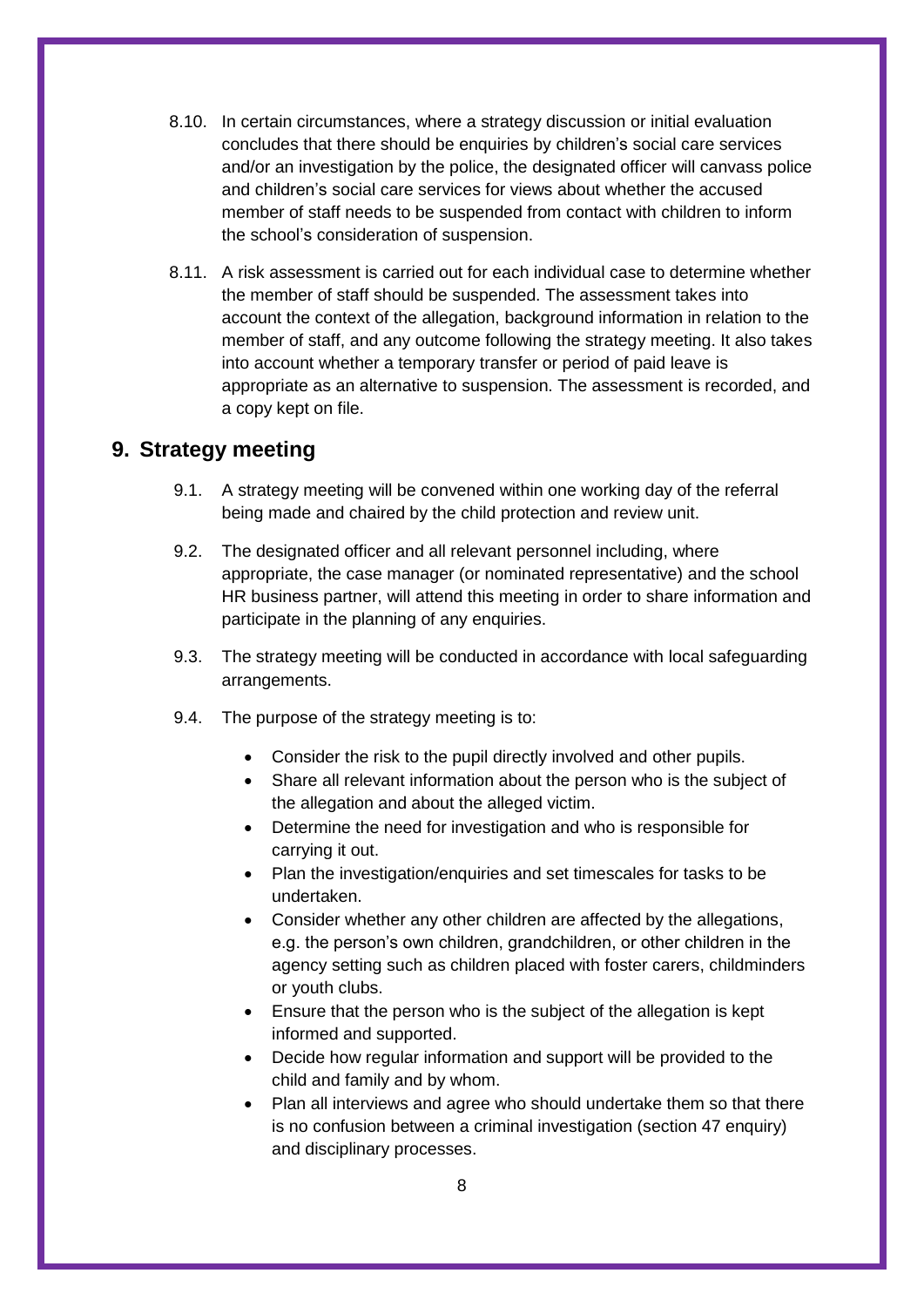- Consider the need to inform relevant parties.
- Jointly consider how to manage any media interest.
- Consider whether the circumstances require the person who is subject to the allegation to be suspended from contact with pupils; this may change as the investigation progresses and should be reviewed regularly.
- Consider the appropriate course of action if the allegation is against a governor, a temporary member of staff or a supply teacher.

## <span id="page-11-0"></span>**10. Attendance**

- 10.1. An LA social worker, health practitioners and a policy representative will be involved in the strategy discussion. A representative from the school will also attend.
- 10.2. The member of staff who is the subject of the allegation will not be invited to attend the meeting; however, the strategy meeting will agree when and how the member of staff will be informed.
- 10.3. The minutes of the strategy meeting will be circulated by the chair of the meeting to relevant parties.

## <span id="page-11-1"></span>**11. Communication following the strategy meeting**

- 11.1. The following people will be informed of the outcome of the strategy meeting:
	- The pupil making the allegation and their parents will be informed of the likely course of action and that the matter is confidential and must not be discussed.
	- The member of staff against whom the allegation has been made will be informed of the likely course of action − a record will be kept on the individual's personnel file.
	- The **chair of governors** will be informed of the likely course of action.
- 11.2. Subsequent strategy meetings will be held fortnightly, or at a minimum monthly, to review progress.

# <span id="page-11-2"></span>**12. Monitoring progress**

12.1. The designated officer will regularly monitor the progress of cases, either by reviewing strategy meetings or by liaising with the police and/or children's social care services colleagues or the school, as appropriate.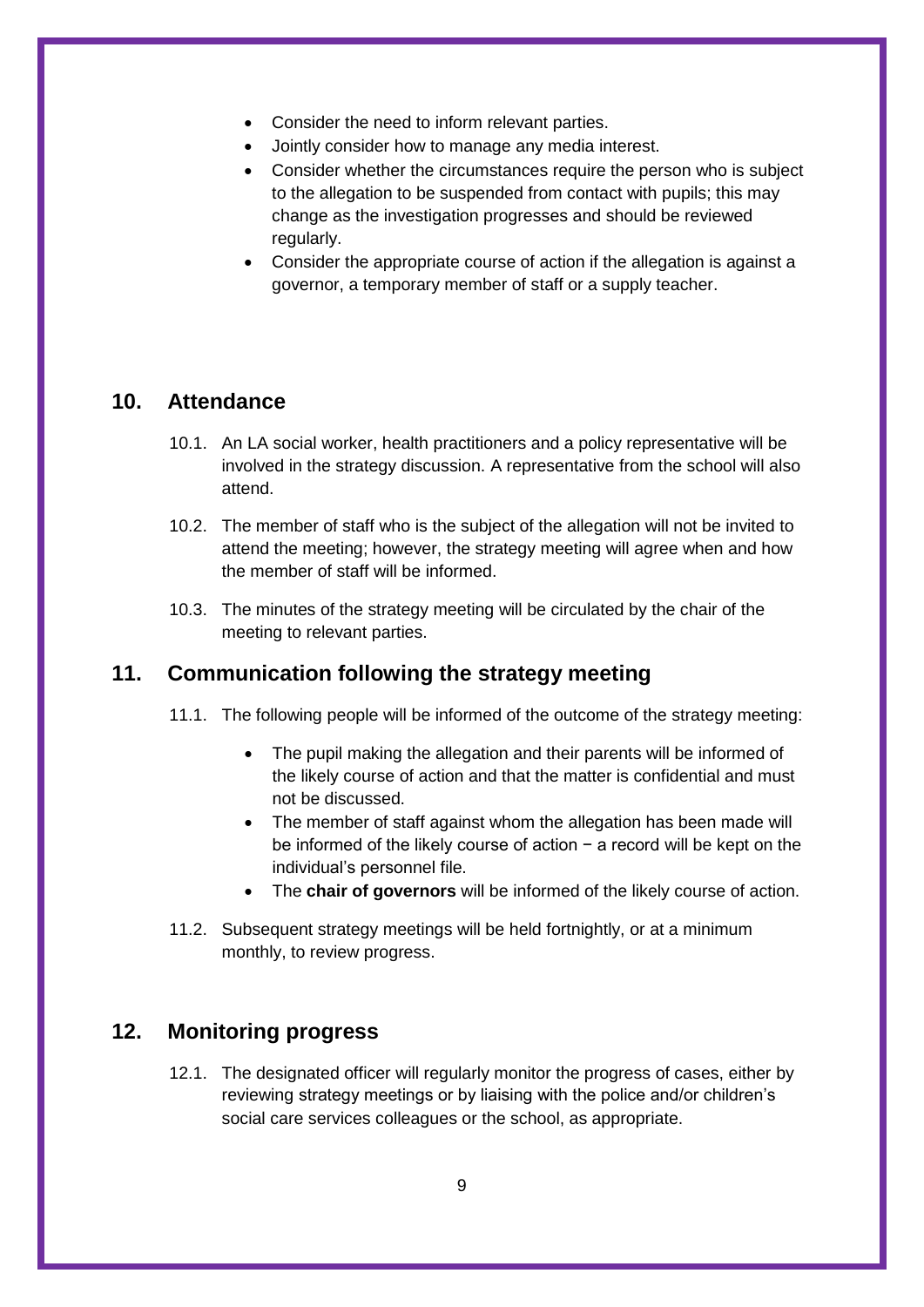12.2. Reviews will be conducted at fortnightly or monthly intervals, depending on the complexity of the case.

# <span id="page-12-0"></span>**13. Referral to DBS**

- 13.1. If, on conclusion of the case, the school ceases to use the person's services against whom the allegation was made, or the person ceases to provide their services, the school will consult the designated officer about whether a referral to the DBS is required. If a referral is appropriate, the report will be made within **one** month.
- 13.2. The school will make a referral to the DBS where there is reason to believe that an individual has engaged in conduct that has harmed, or is likely to harm, a child, or if a person otherwise poses a risk of harm to a child. This duty applies to all individuals, irrelevant of whether they are working in regulated activity or not.
- 13.3. Referrals to the Teaching Regulation Agency (TRA) are also made where appropriate.

# <span id="page-12-1"></span>**14. Keeping records**

- 14.1. A clear and comprehensive record of any allegation is made even if police or disciplinary action is not taken or proven. This includes details of the allegation, how the allegation was followed up and resolved, and a note of any action taken, including any sanctions imposed.
- 14.2. The record will be kept on the member of staff's confidential personnel file.
- 14.3. If an allegation is found to be malicious, it will be removed from the staff member's personnel file – all other allegations will be recorded.
- 14.4. The purpose of this record is to enable accurate information to be given in response to any future reference request if the individual leaves the school.
- 14.5. It is also important that accurate and detailed information is held in the event that the DBS makes requests for further information. This information is given to the DBS, if requested, due to the nature of the allegation. A comprehensive record of all allegations will provide clarification in cases where a future DBS disclosure reveals information from the police about an allegation which did not result in a criminal conviction.
- 14.6. The record will be retained until normal retirement age or for 10 years from the date of the allegation; whichever is longer.
- 14.7. The school is required to preserve records which contain information about allegations of sexual abuse for the Independent Inquiry into Child Sexual Abuse, for the term of the inquiry.

# <span id="page-12-2"></span>**15. Confidentiality**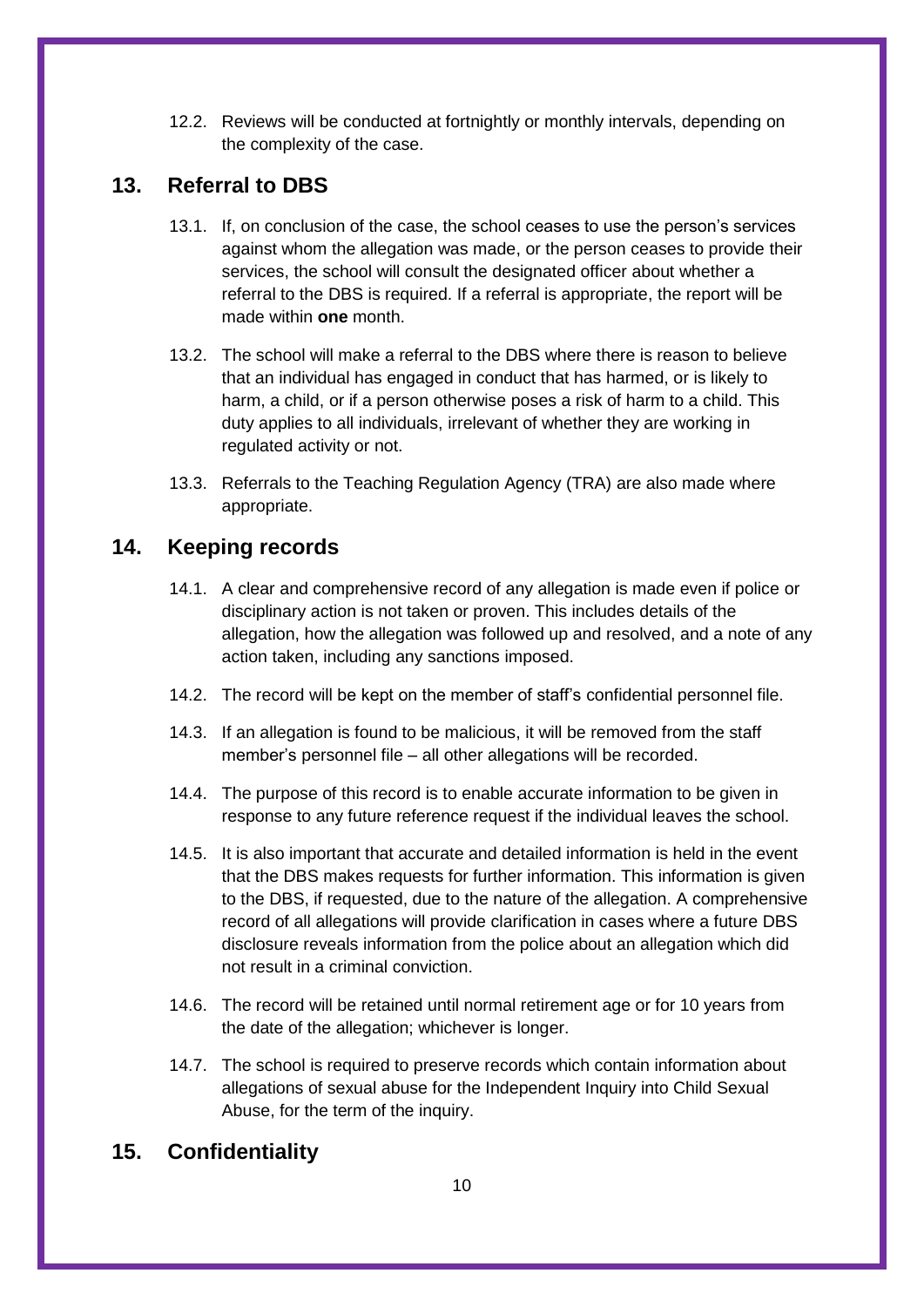- 15.1. Every effort is made to maintain confidentiality and guard against unwanted publicity whenever an allegation is made.
- 15.2. The case manager will have due regard to advice given by the designated officer, police or children's social care services to agree to the following:
	- Who needs to know about the allegation and what information can be shared
	- How to manage speculation, leaks and gossip
	- What, if any, information can be reasonably be given to the wider community to reduce speculation
	- How to manage the press and any media coverage
- 15.3. The school will adhere to the restrictions preventing publication of any material that may lead to the identification of a teacher in a school who has had an allegation made against them. A statement will be released if the accused decides to waive their right to anonymity by going public themselves or by giving written consent for another to do so.
- 15.4. If the judge lifts the restrictions, the school will release a statement.
- 15.5. Publication of the case will only be made when the accused has been charged or the Secretary of State publishes information about the investigation.
- 15.6. The publication of material that may lead to the identification of the accused is prohibited.
- 15.7. Any enquiries from the press will be directed to the chair of governors, unless it is a freedom of information or subject access request, in which case the school, HR business partner or legal representative will be contacted.

### <span id="page-13-0"></span>**16. False and unsubstantiated allegations**

- 16.1. If an allegation made by a pupil is proved to be false, unsubstantiated and/or malicious, action will be taken to determine whether the person who made the allegation needs services or may have been abused by someone else.
- 16.2. In the case of a pupil deliberately inventing or making a malicious allegation, the case manager will consider action in accordance with the Behaviours Policy and whether the police should be asked if action may be appropriate against the person responsible.
- 16.3. If it is clear to the case manager and the designated officer that the allegation is demonstrably false or unfounded, the member of staff will be informed orally and in writing of the allegation, that it is without foundation and that no further action will be taken.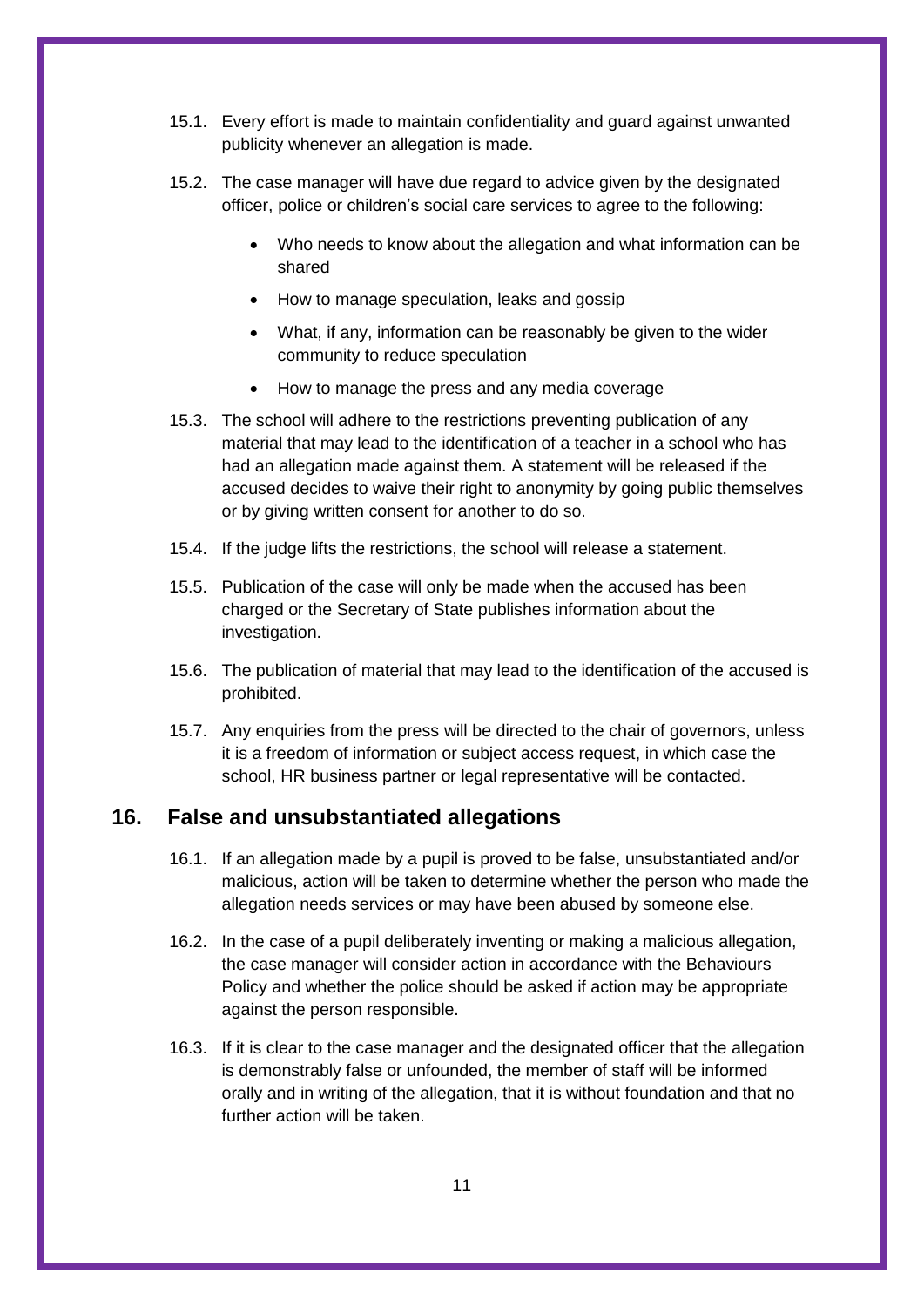- 16.4. Where appropriate, and if requested, support will be offered, which could include occupational health and counselling services.
- 16.5. If an allegation made by a member of staff is proved to be false and/or malicious, an investigation will take place in accordance with the school's Disciplinary Policy and Procedure. The police may also consider taking action against the individual making the allegation.
- 16.6. Details of allegations that are found to have been malicious will be removed from the staff member's personnel file.
- 16.7. Allegations that are proven to be false, unsubstantiated or malicious will not be included in references.

# <span id="page-14-0"></span>**17. Learning lessons**

17.1. Where an allegation has been made against a member of staff, lessons can be learned, whether the allegations are proven or not. At the conclusion of a case, relevant parties will discuss what can be learned and, therefore, lead to improved practice, either to the school procedures or to help prevent similar events in the future. The designated officer and the case manager will review the case.

## <span id="page-14-1"></span>**18. Information sharing**

- 18.1. In a strategy meeting or initial evaluation of the case, the agencies concerned will share all relevant information they have about the person who is the subject of an allegation, and about the alleged victim.
- 18.2. Staff attending the strategy meeting will be prepared with the appropriate information, e.g. full name, address, when their latest DBS check was completed, start date, involvement in youth activities, children of their own, and any other information that could be helpful.
- 18.3. As per procedures, the police will obtain consent from the individuals concerned to share the statements and evidence they obtain with the school for disciplinary purposes. This will be done as their investigation proceeds rather than after it has concluded. This will enable the police to share relevant information without delay at the conclusion of their investigation or any court case.
- 18.4. Children's social care services adopt a similar procedure when making enquiries to determine whether the pupil named in the allegation needs protection or services, so that any information obtained in the course of those enquiries, which is relevant to a disciplinary case, can be passed to the school without delay.

## <span id="page-14-2"></span>**19. Resignations and 'compromise or settlement agreements'**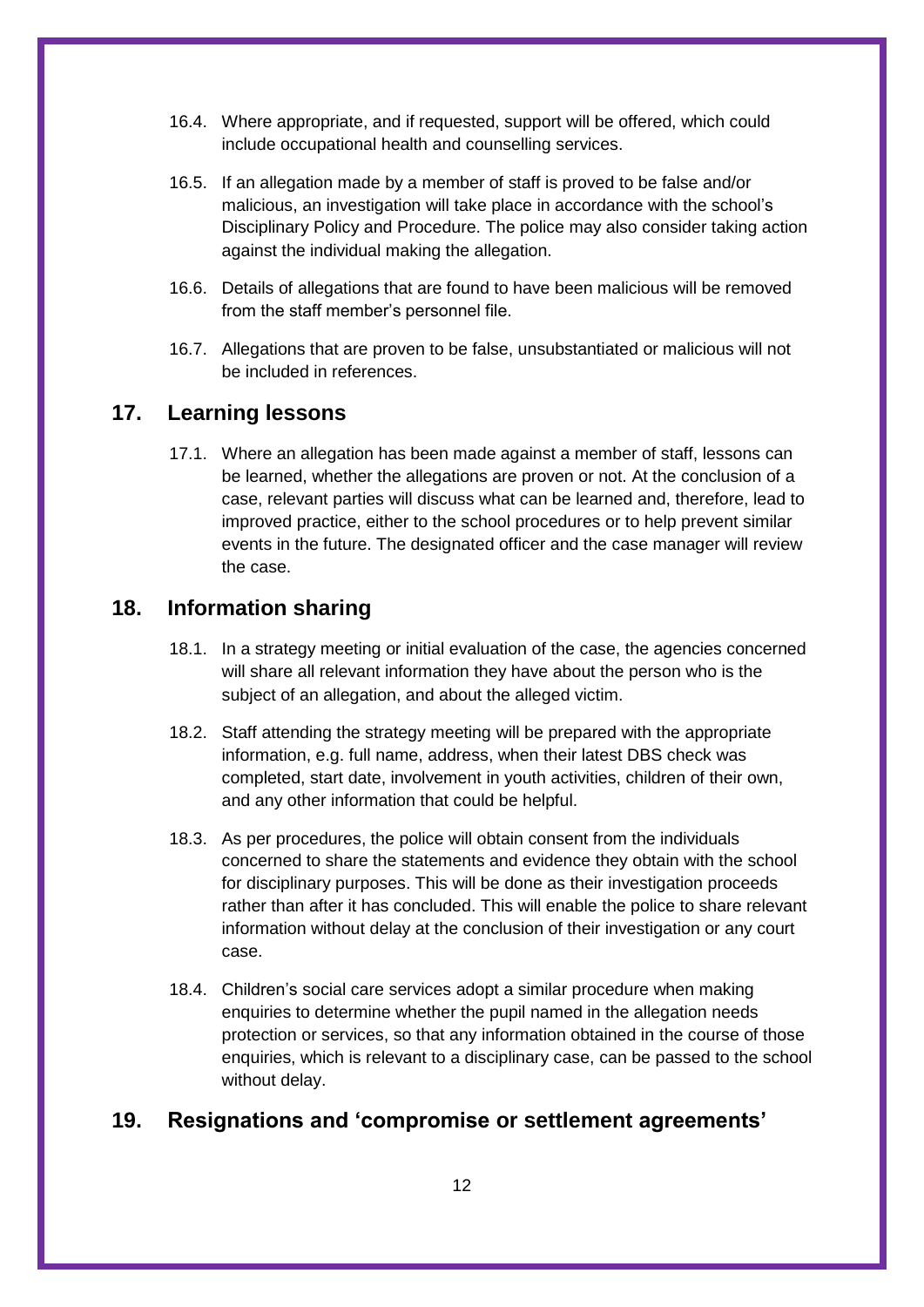- 19.1. The fact that a person tenders their resignation, or ceases to provide their services, will not prevent an allegation being followed up in accordance with these procedures.
- 19.2. Every effort is made to reach a conclusion in all cases of allegations bearing on the safety or welfare of children, including where the person concerned refuses to cooperate with the process.
- 19.3. Wherever possible, the accused will be given a full opportunity to answer the allegation and make representations about it.
- 19.4. The process of recording the allegation and any supporting evidence, and reaching a judgement about whether it can be regarded as substantiated, will continue even if representations cannot be given or the accused does not cooperate. It may be difficult to reach a conclusion in those circumstances, and it may not be possible to apply any disciplinary sanctions if the accused's notice period expires before the process is complete, but it is important to reach and record a conclusion wherever possible.
- 19.5. 'Compromise' or 'settlement agreements' will not be used in cases where the accused refuses to cooperate or resigns before their notice period expires – this will not prevent a police investigation if necessary.
- 19.6. In any event, such an agreement will not prevent a thorough police investigation where that is appropriate, nor can it override the statutory duty to make a referral to the DBS or the TRA where circumstances require that.

# <span id="page-15-0"></span>**20. Supporting those involved**

#### **Supporting the accused**

- 20.1. The school has a duty of care to its employees and will act to manage and minimise the stress inherent in the allegations and disciplinary process. Support for the individual is vital to fulfilling this duty.
- 20.2. Individuals will be informed of concerns or allegations as soon as possible and given an explanation of the likely course of action, unless there is an objection by the children's social care services or the police.
- 20.3. The individual will be advised to contact their trade union representative, if they have one, or a colleague for support.
- 20.4. The accused will be given access to welfare counselling or medical advice.
- 20.5. The school will appoint a named representative to keep the accused informed of the progress of the case and consider what other support is appropriate for the individual; this may include occupational health.
- 20.6. Particular care will be taken when employees are suspended to ensure that they are kept informed of both the progress of their case and current workrelated issues.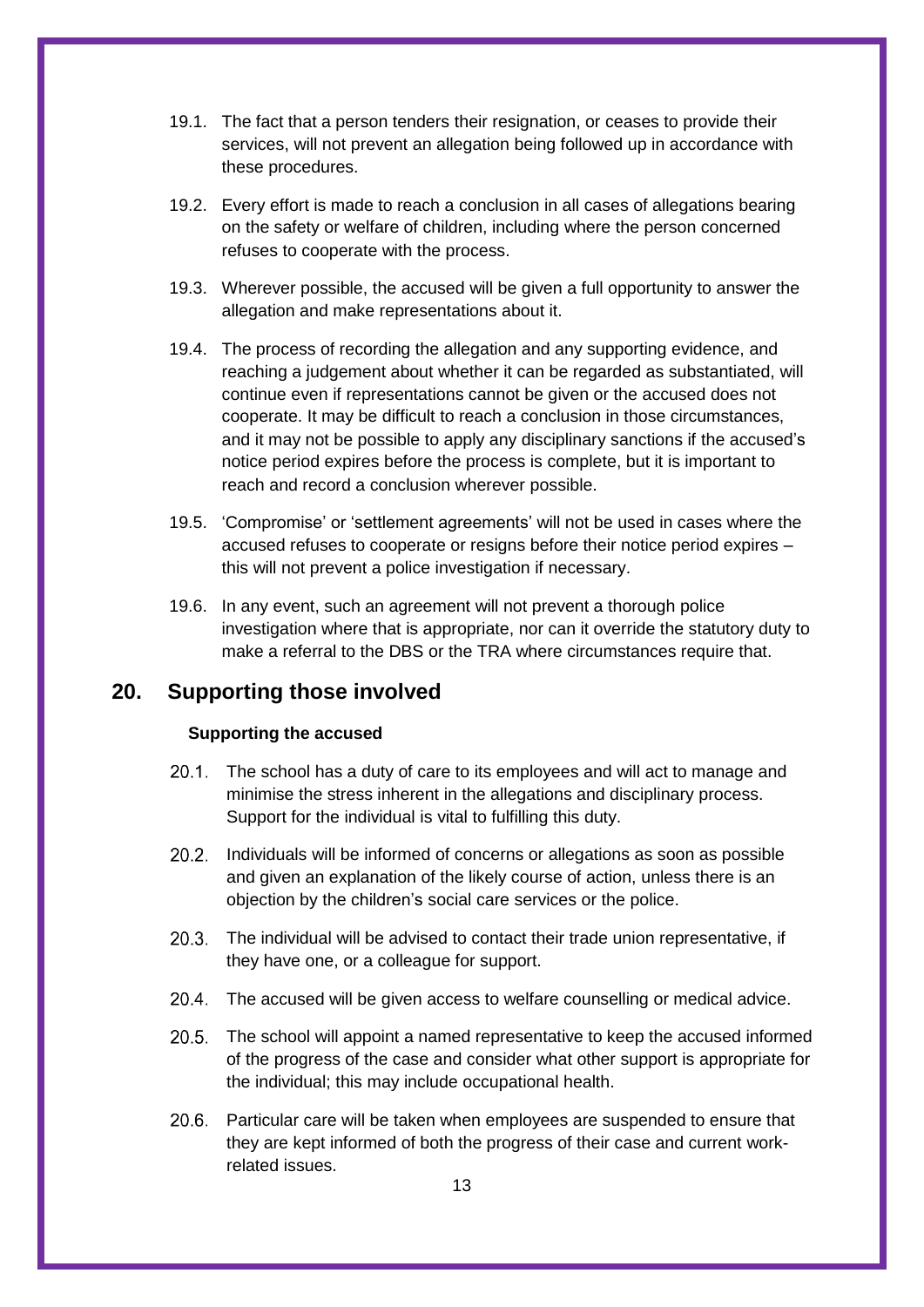20.7. Social contact with colleagues and friends is not prevented unless there is evidence to suggest that such contact is likely to be prejudicial to the gathering and presentation of evidence.

#### **Supporting parents**

- $20.8.$ Parents involved with an allegation will be kept informed about the case; however, where a strategy discussion is required, or the police or children's social care services need to be involved, the case manager will not inform them until those agencies have been consulted and have agreed what information can be disclosed.
- 20.9. They will also be kept informed about the progress of the case, and told the outcome where there is not a criminal prosecution, including the outcome of any disciplinary process.
- 20.10. The deliberations of a disciplinary hearing, and the information considered in reaching a decision, cannot normally be disclosed, but the parents of the child will be told the outcome in confidence.
- 20.11. In deciding what information to disclose, careful consideration will be given to the provisions of the GDPR and the Data Protection Act 2018, the law of confidence and, where relevant, the Human Rights Act 1998.
- 20.12. Parents will be reminded of the requirement to maintain confidentiality about any allegations made against teachers whilst investigations are ongoing.

#### **Supporting the child**

20.13. In cases where a child may have suffered significant harm, or there may be a criminal prosecution, children's social care services or the police will consider what support the child or children involved may need.

#### <span id="page-16-0"></span>**21. Monitoring and review**

**.**

- 21.1. This policy is reviewed annually by the headteacher.
- 21.2. Any changes to this policy will be communicated to all relevant stakeholders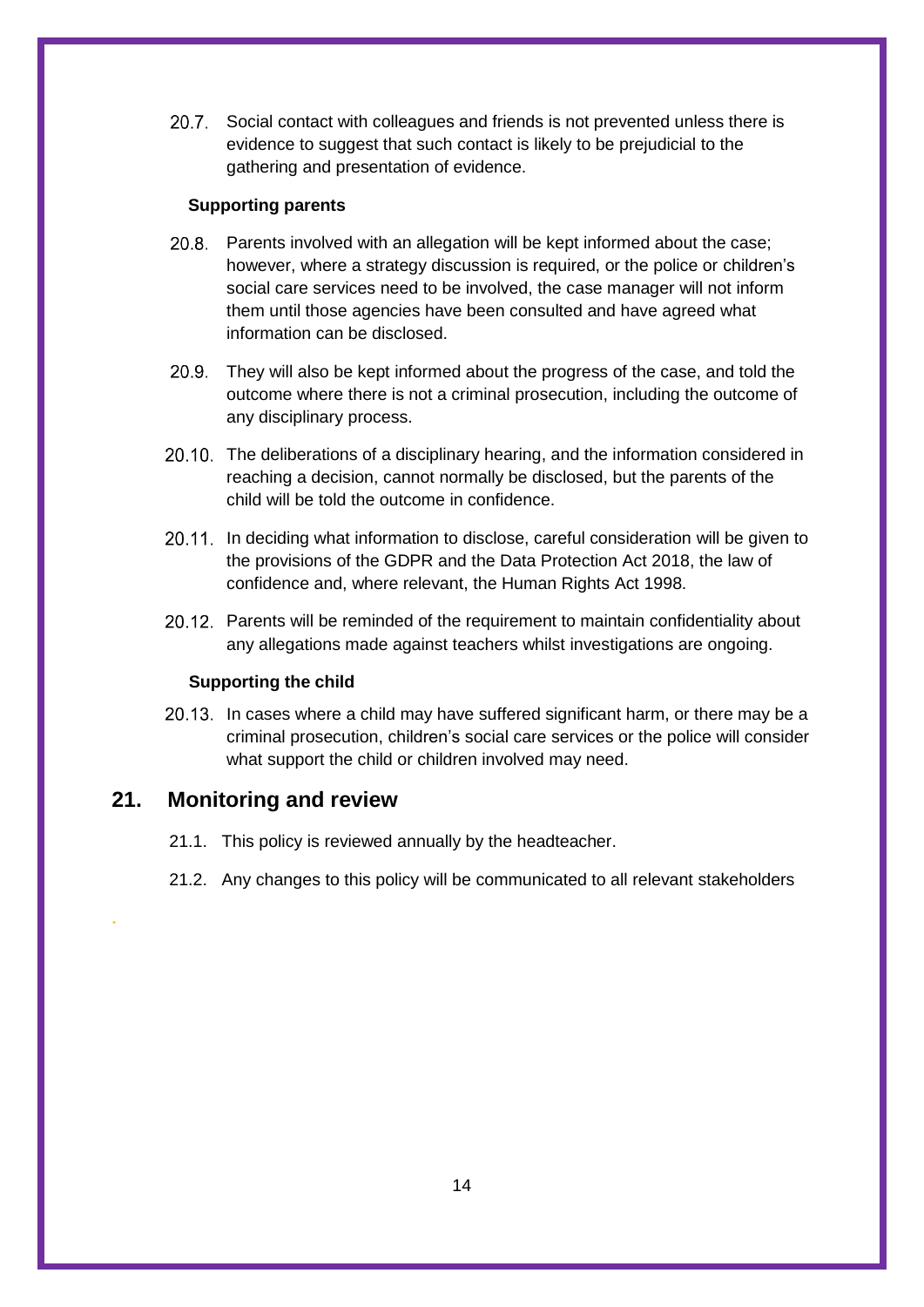# <span id="page-17-0"></span>**Appendix 1 – Information Guide for Employees Facing Allegations**

The aim of this information guide is to explain the processes involved, and the support and guidance available, if it is alleged that that you have:

- Harmed a pupil or put a pupil at risk of harm.
- Committed a criminal act towards a pupil.
- Behaved in a way that raises concern about the risk you may pose to children or young people.

#### **1. Initial action**

As soon as possible after the allegation is made, the case manager should consult the designated officer to discuss the next action points, taking advice from children's social care services and the police as needed. The police may advise that you are not told about the allegation immediately.

The case manager's decision in consultation with the designated officer will be one, or a combination of, the following:

- a. The pupil is alleged to have suffered, or is likely to suffer, significant harm which requires immediate referral to children's social care services.
- b. A criminal offence is alleged this requires referral to children's social care services and the police.
- c. The allegation represents poor or inappropriate behaviour this should be considered under the school's disciplinary and/or capability procedures, including referral, if appropriate, to the school's occupational health advisor.
- d. The allegation is clearly and demonstrably without foundation and no further action will be taken.

If the conclusions of the initial discussions are a. or b., a strategy discussion should take place involving police, children's social care services, the case manager, designated officer and the school HR business partner. You should not be present. The discussion will focus on the needs of the pupil(s) who may be at risk. It will determine what action should be taken regarding further investigation, but it is not part of any disciplinary procedures.

If the initial discussions conclude the situation is as outlined in c., an investigation will be initiated under the school's disciplinary and/or capability procedures.

If the conclusion is as outlined in 'd'. you should be told orally and in writing that the allegation is without foundation and that no further action will be taken.

#### **2. Types of possible investigation**

The types of investigation that may be undertaken are:

- Child protection inquiries by children's social care services.
- Criminal investigation by the police.
- Disciplinary/capability investigation.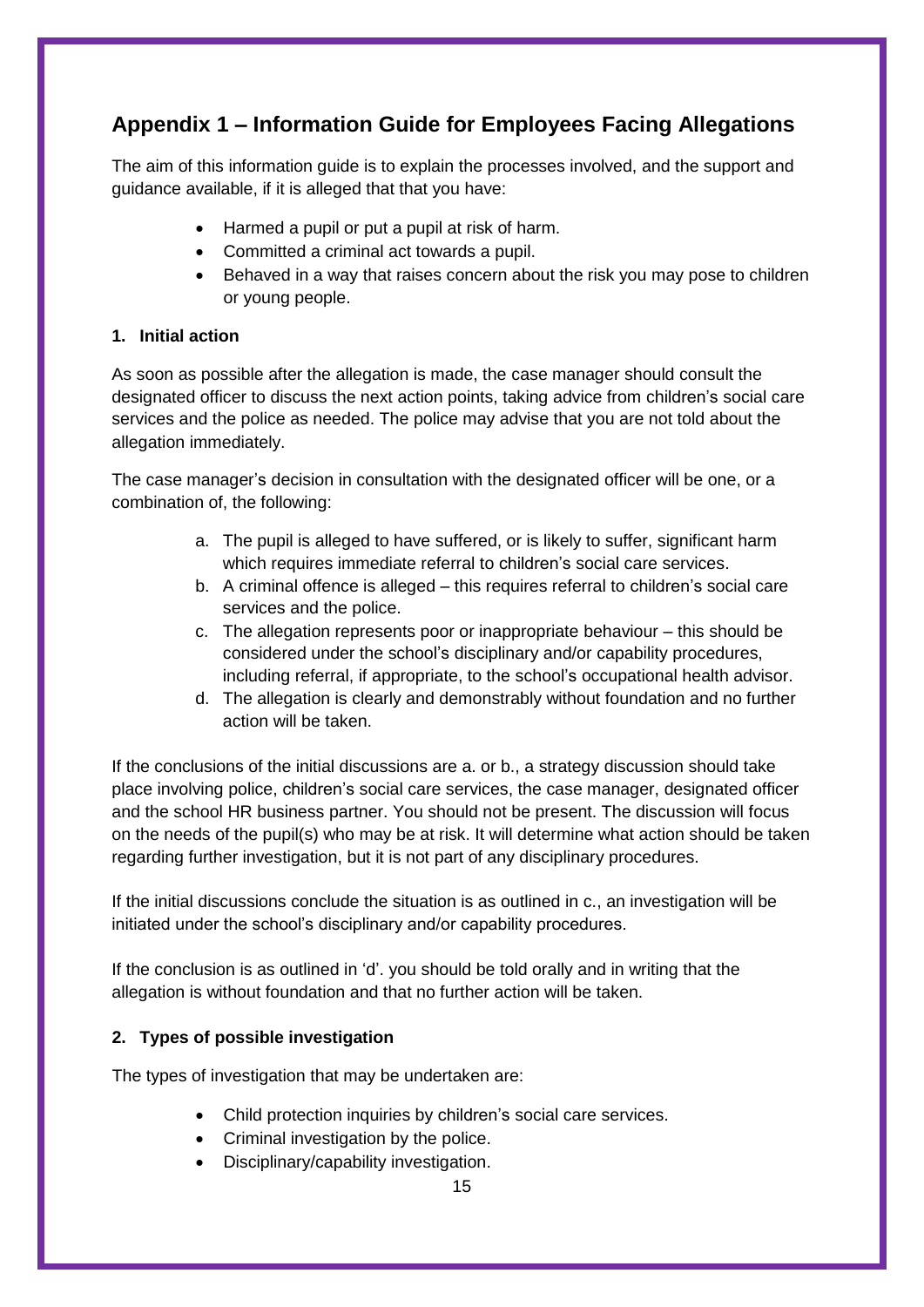A disciplinary investigation will usually be held in abeyance until external agency investigations are complete, unless prior agreement is reached. Whilst these investigations should be conducted as speedily as possible, they should also be balanced against the need to be thorough and fair, in line with natural justice. Statements taken in external investigations could be used in subsequent disciplinary proceedings.

#### **3. Suspension**

Suspension is a neutral act and should not be automatic. Where possible, the decision to suspend should be informed by the strategy discussion, and should only occur when the known facts relating to the allegation indicate:

- $\bullet$  A pupil may be at risk.
- The allegation is so serious that dismissal for gross misconduct is possible.
- Suspension is necessary to allow the conduct of the investigation to proceed unimpeded.

Alternatives to suspension will be considered, e.g. leave of absence, transfer of duties, additional supervision.

Where suspension is being considered, an interview with you will normally be arranged. You have the right to be accompanied by a trade union representative or a colleague. You are advised to seek the assistance of your union representative. If you are suspended, one of their roles will be to promote your interests and raise issues that may be of concern to you.

The interview is not an examination of the evidence, but an opportunity for you to make representations concerning possible suspension.

Other people, including other staff, should only be told about the allegation on a 'need-toknow basis'. Notification may be delayed if the police think this could prejudice an investigation.

Those who will be told of the allegation and likely course of action include you, the pupil concerned, their parents, the person making the allegation, your manager, the case manager, school HR business partner, the designated officer and the investigating agencies as above.

If you are suspended, those persons likely to be on a disciplinary panel, if convened, will be given limited information so any future disciplinary process is not prejudiced. If the matter becomes common knowledge, it may be necessary to issue a brief statement, agreed by the agencies concerned, to parents, pupils and the public.

#### **4. Support**

You should expect to be:

- Advised to contact your union representative.
- Given a support contact within the school who should keep you up-to-date with the progress of your case.